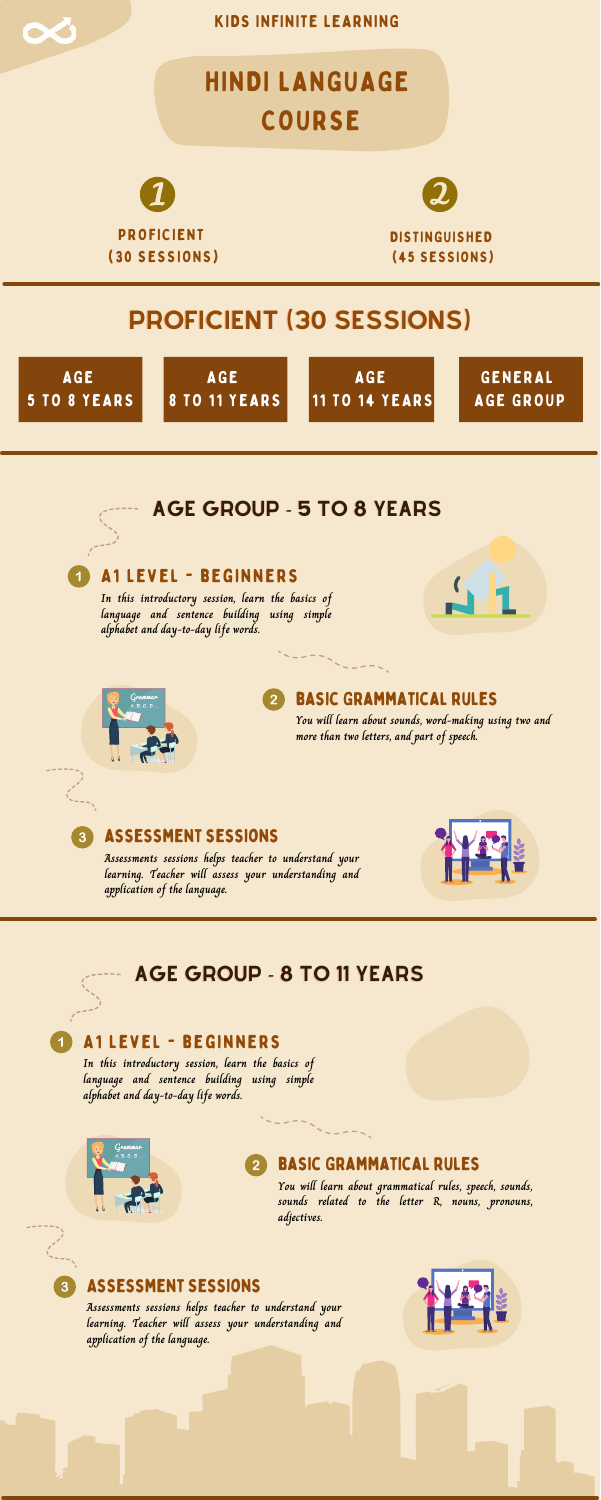### Vocabulary

### A1 Level Introductory

**In this introductory session, learn the basics of language and sentence building using simple alphabet and day-to-day life words.**





### Grammatical rules

**You will learn about language, word formation, sentence formation, nouns, pronouns, adjectives, adverbs and parts of speech.**



**Vocabulary will include the understanding of idioms, proverbs, antonyms, synonyms, sentence building, homophones, and many more.**





### AGE GROUP - 11 TO 14 YEARS

 $\blacktriangleleft$ 

Vocabulary

### A1 Level Introductory

#### Assessment Sessions  $\vert 4 \vert$

**In this introductory session, learn the basics of language and sentence building using simple alphabet and day-to-day life words.**



### Grammatical rules

**You will learn about language, word formation, sentence formation, nouns, pronouns, adjectives, adverbs and parts of speech.**

**Vocabulary will include the understanding of idioms, proverbs, antonyms, synonyms, sentence building, homophones, and many more.**

4



### AGE GROUP - GENERAL

### Assessment Sessions

**Assessments sessions helps teacher to understand your learning. Teacher will assess your understanding and application of the language.**

**Assessments sessions helps teacher to understand your learning. Teacher will assess your understanding and application of the language.**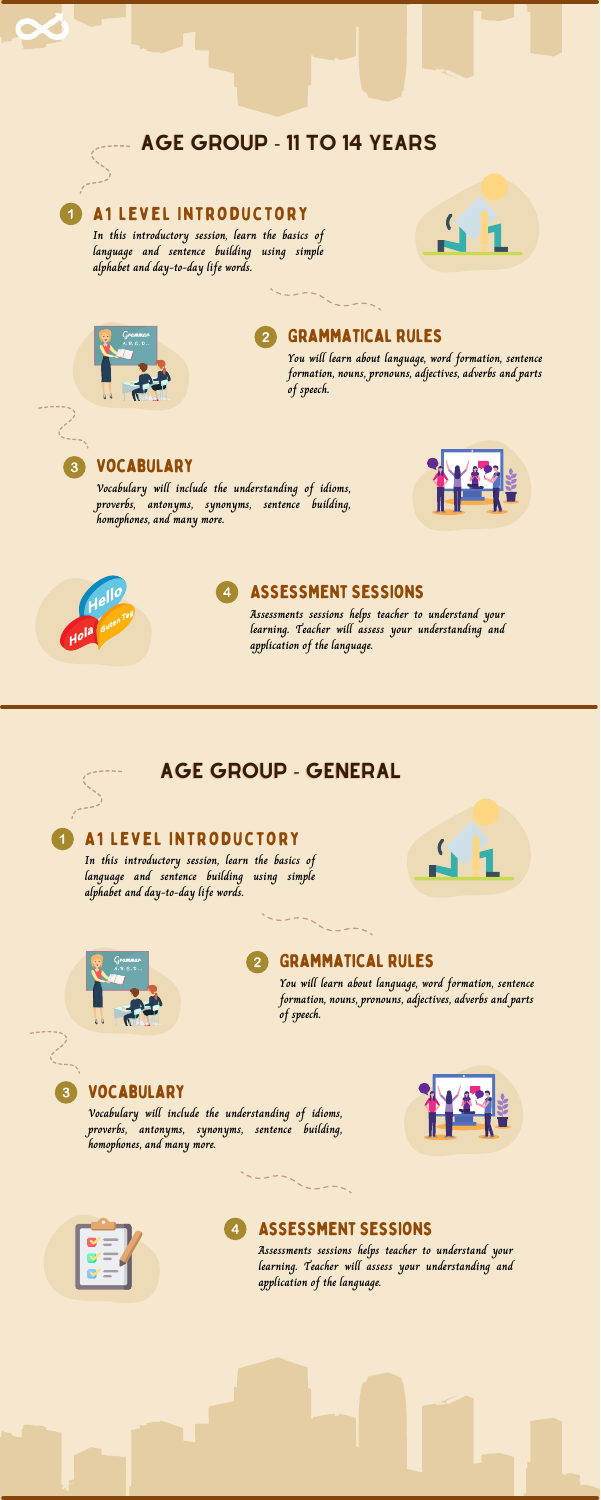### Vocabulary

### A1 Level - beginners

**In this introductory session, learn the basics of language and sentence building using simple alphabet and day-to-day life words.**





### basic Grammatical rules

**You will learn about sounds, word-making using two and more than two letters, and part of speech.**



**Vocabulary will include the topics like name of days, name of months, colors name, flowers name, fruits name, vegetables name and compound words.**





# DISTINGUISHED (45 SESSIONS)



### AGE GROUP - 5 TO 8 YEARS

### Vocabulary

### A1 Level - beginners

**In this introductory session, learn the basics of language and sentence building using simple alphabet and day-to-day life words.**



### basic Grammatical rules

**You will learn about grammatical rules, speech, sounds, sounds related to the letter R, nouns, pronouns, adjectives.**

**Vocabulary will include the topics like name of days, name of months, colors name, flowers name, fruits name, vegetables name and compound words.**







### AGE GROUP - 8 TO 11 YEARS

### Assessment Sessions

**Assessments sessions helps teacher to understand your learning. Teacher will assess your understanding and application of the language.**

### Assessment Sessions

**Assessments sessions helps teacher to understand your learning. Teacher will assess your understanding and application of the language.**